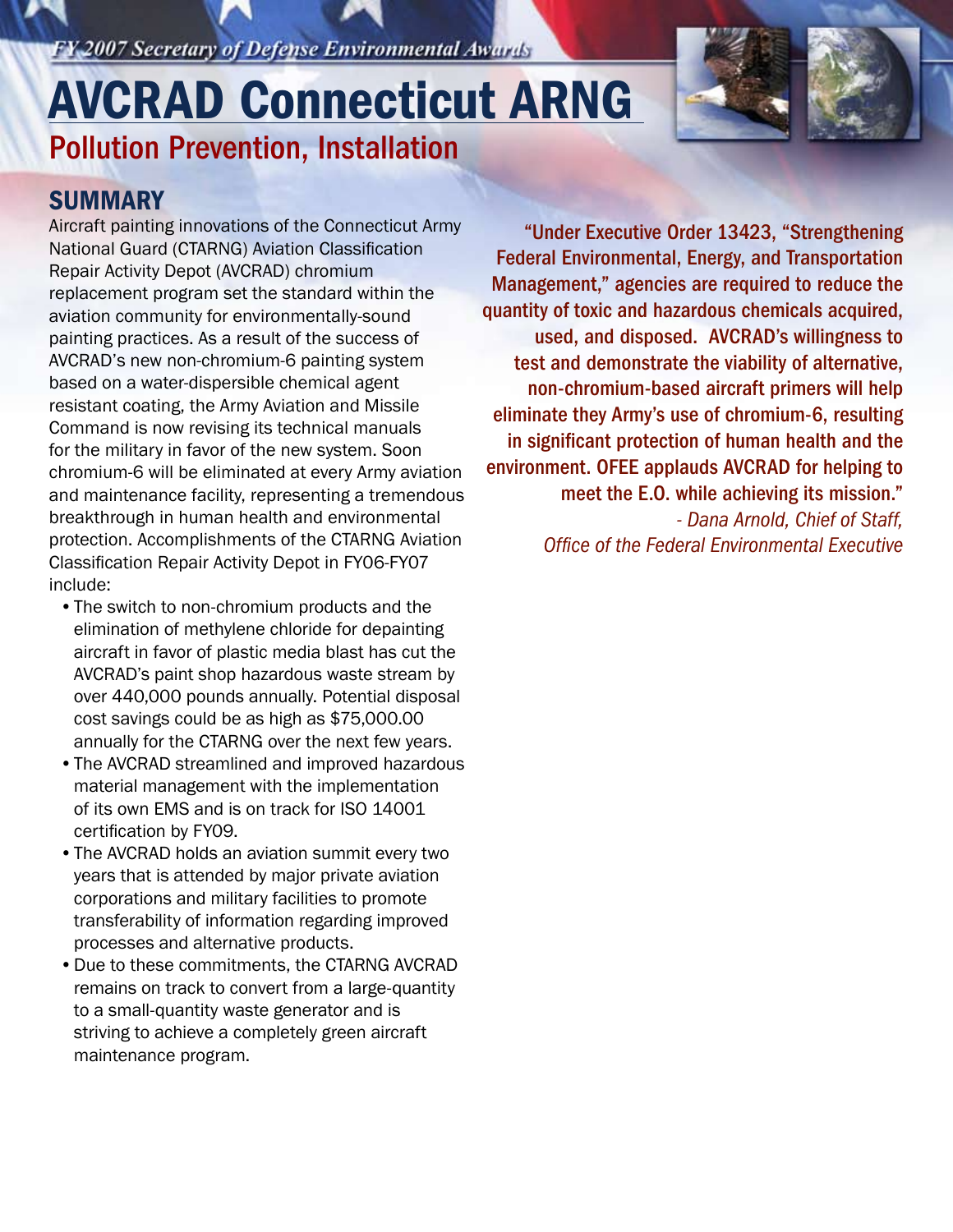# INTRODUCTION

The Connecticut Army National Guard (CTARNG) and its Aviation Classification Repair Activity Depot (AVCRAD) 1109th implemented the aviation industry's first non-chromium-6-based coating and painting system; a breakthrough for human health and environmental protection. AVCRAD provides deployable aviation logistics support to Army aviation as well as aircraft repairs, service, test flights and maintenance for the 14 states in its region. The AVCRAD team initiated and now manages the effort of chromium-6 elimination in both military and private organizations. Its main partner is the United States Army Aviation and Missile Command (AMCOM). Responsibilities include:

- *• Support Deploying Forces Reception, Staging, onward movement and Integration (RSOI)* – The team performs various maintenance tasks to prepare aircraft for shipment and onward movement, including scheduled and unscheduled maintenance and repairs, disassembly and reassembly of aircraft and coordination of air and sea ports of embarkation and debarkation worldwide.
- *• Establish and Operate Theater Aviation Maintenance Program (TAMP)* – TAMP is a centrally-coordinated and controlled aviation logistics sustainment program that assists units for deployment and redeployment, provides technical assistance and supports increased operational tempo to sustain Army aviation operations.
- *• Assigned Depot Level*  The AVCRAD provides National Maintenance Program repairs, limited depot airframe repair, aircraft painting and major airframe repair.
- *• Classify, Inspect, Manage Aviation Class IX* The AVCRAD is the regional aviation parts warehouse operation for 25% of the Army National Guard aviation units in the Northeastern United States.

The AVCRAD is located in Southern Connecticut and is a tenant of the Groton New London Airport in New London County where it occupies approximately 20 acres. The airport is bounded by the Poquonock River and Bluff Point State Park Peninsula to the northeast. East is Baker Cove, an estuary of Fishers Island Sound. The pristine Long Island Sound is to the south and southwest. Conrail railroad tracks and



*The AVCRAD Paint Force accomplished all material substitution testing. Team members are pictured from left to right: Randy Peckham, John Kerouack, Terry Zurn, Steven Petit, Mark Cinotti, Rorry Williams, Patrick Cianciolo, Lindsay Saunders, William Lewerk, Thomas Newman, Scott Burdick, Astuti Giuseppe, & Louis Pemberton. Not pictured: Mark Perrault, and George Lewis.*

Tower Avenue are to the west and northwest. The town of Groton (where AVCRAD resides) is located on the Thames River. During the 2000 census, the city's population was 39,907. Groton is the home of the Electric Boat Corporation, which is the major submarine contractor for United States Navy. The Pfizer pharmaceutical company is also a major area employer. The Avery Point section of Groton is home to a regional campus of the University of Connecticut. Groton is located in an area of large military presence with local economies heavily dependent upon the military; therefore, the political climate is generally highly supportive of the military and government operations.

The AVCRAD performs major aircraft repairs that cannot be performed at an Army Aviation Support Facility. The repair work consists of four operations: aircraft and engine repair, engine testing, aircraft stripping and aircraft coating. The AVCRAD employs over 300 military personnel and civil contractors and contributes approximately \$60 million annually to the local economy.

# BACKGROUND

One of the Army's greatest needs is to minimize the environmental footprint of its forces and systems to comply with federal, state, local and international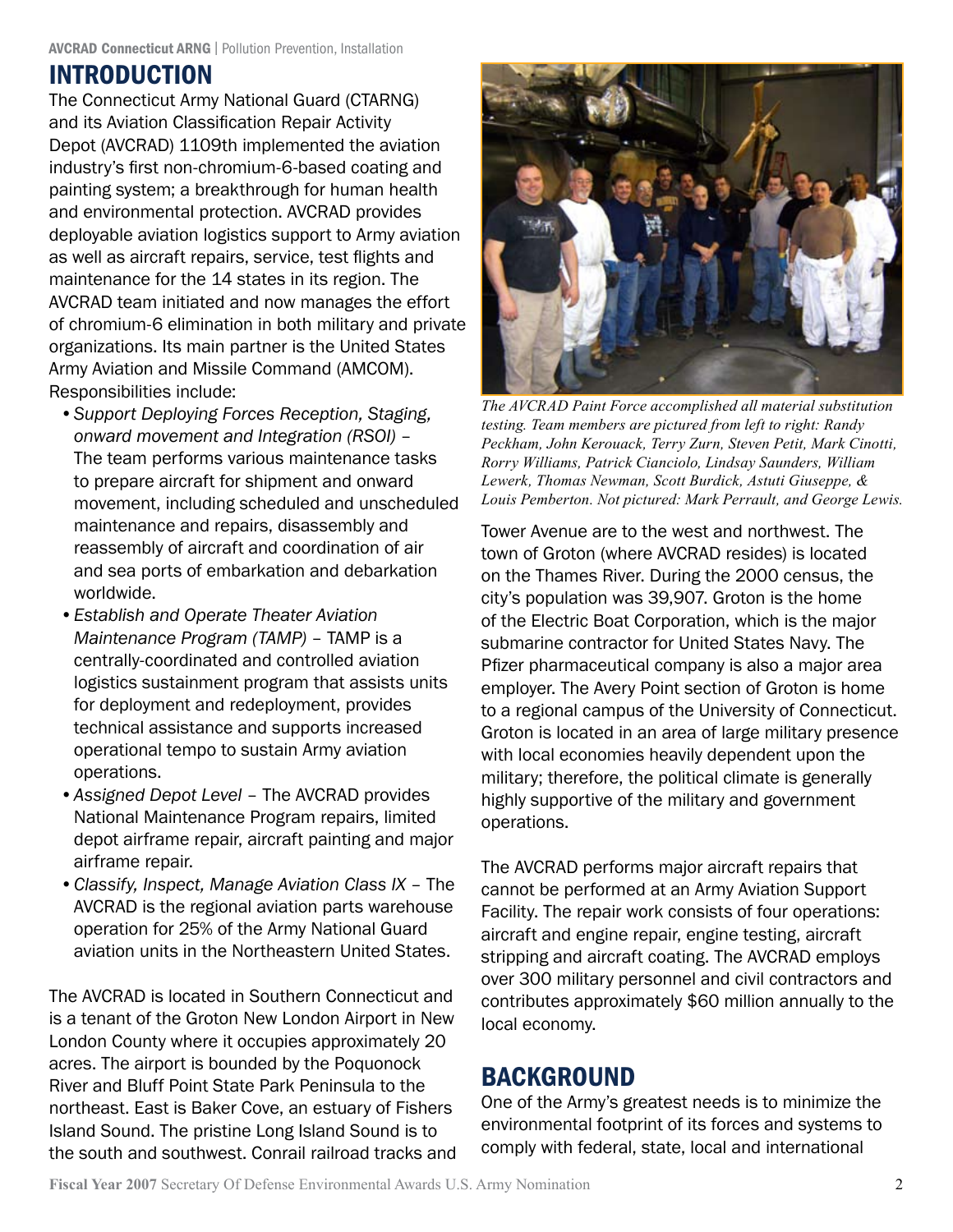environmental, safety and occupational health (ESOH) regulations. Vehicle coating system application and removal represent a significant waste stream for the AVCRAD, constituting approximately 85% of the overall hazardous material use and waste disposal, and 50% of the air emissions at the facility. However, the requirement to provide tactical and life-cycle protection to these combat and support systems has driven the Army to use coating systems that are contrary to most existing and potential ESOH regulations. In October 2004, the Occupational Safety and Health Administration (OSHA) issued a proposed new rule that significantly lowered permissible exposure limits (PEL) for hexavalent chromium (Cr<sup>+6</sup>), a key compound in current coating systems. The PEL was reduced from 0.57 mg/m<sup>3</sup> to 0.001 mg/m<sup>3</sup>, and the proposed rule also mandated significant control requirements on facilities to prevent inadvertent inhalation exposure to hexavalent chromium compounds and waste materials.

The Program Executive Office (PEO) for Aviation initiated a testing program that evaluated potential replacement coating system components in order to address the ESOH issues. The program tested individual coating components – pretreatment, primer and chemical agent resistant coating (CARC) top coat – as a "coating system" to evaluate how it protects the test substrates. It also helped identify coatings that were non-chromate, low volatile organic compounds (VOC) and low hazardous air pollutants (HAP). The coatings' main use was for Army rotary wing aircraft exterior substrates, primarily aluminum alloys. The program also evaluated the compatibility of the selected coating system on other aircraft substrates including high strength steels, magnesium alloys and composite materials.

The Trivalent Chrome Process (TCP) is used for the pretreatment of aluminum substrates and requires process and material changes. TCP is a conversion coating material developed by Naval Air System Command (NAVAIR) that has nearly equivalent performance to the hexavalent chromium-based Alodine 1200S that was previously used. The TCP is now a commercially-available product manufactured by several vendors. The new TCP application process has three-primary steps that must be completed to provide the finished TCP conversion coating. The

processes use new cleaners, require a deoxidation step following cleaning (new requirement) and end with the application of the TCP to the aircraft.

The new CARC top coats exceed the performance of the preceding versions and reduce the VOC and HAP emissions, thus aiding in compliance with the Clean Air Act regulations and State Implementation Plans (SIPs). The new CARCs leave a smoother, more marresistant finish coating. They are also more resistant to fading and chalking, which will minimize cosmetic painting requirements.

#### Coating Application

Prior to starting the new coating system application process, the AVCRAD team took the following steps:

- •Stripped the test CH-47's old coating and repaired the fuselage.
- •Repainted the interior spaces and preserved them with current procedures.
- •Sprayed the TCP onto the aircraft exterior while it was still wet from the deoxidation rinse step.
- •Performed all of the cleaning, deoxidation and TCP application steps with minimal suggestions from the technical representatives.
- •Indicated the process was simple to understand and easy to perform.

The test program used two different epoxy-based primers. One was a solvent-based product conforming to MIL-PRF-23377 Type I Class N, and the other was a water-reducible product conforming to specification



*The non-chromium-6 primer painted on this UH 60 Blackhawk helicopter is effective and safer for the environment.*

**Fiscal Year 2007** Secretary Of Defense Environmental Awards U.S. Army Nomination 3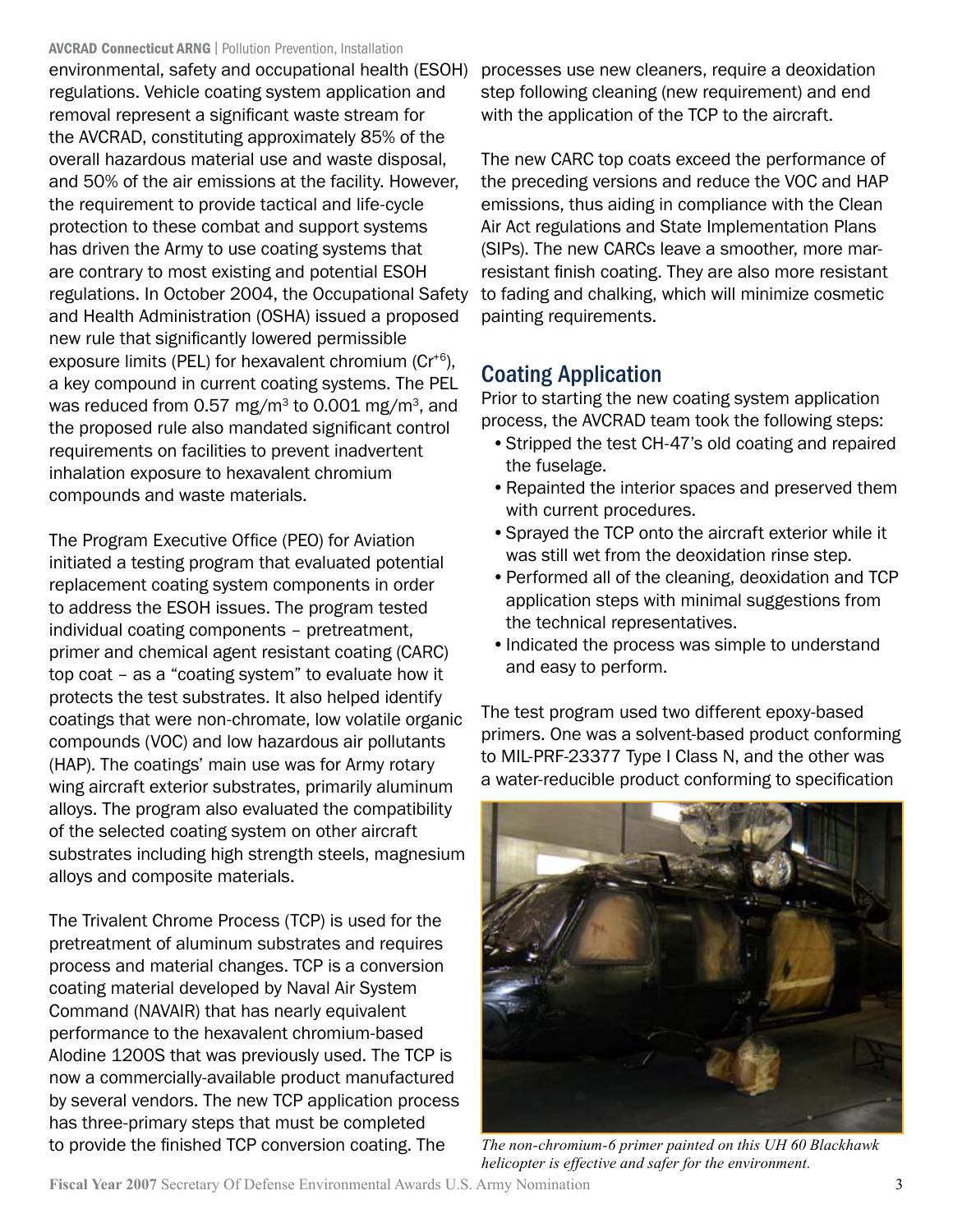MIL-PRF-85582 Type I Class C. The AVCRAD team applied the Class N primer to one-half of the aircraft located above the fuel cell sponsons and over the top of the fuselage. The Class C primer was applied to the other half of the aircraft on the fuel cell sponsons and below. The purpose of using two different primers on the same aircraft was to evaluate their adhesion and corrosion protection performance to minimize any potential differences in exposure during the test effort. The AVCRAD team applied the CARC coating conforming to specification MIL-DTL-64159 Type II after allowing the two different primers sufficient "flash off" time (nominally four hours) for initial cure.

After a successful field demonstration, the next steps were for AMCOM Life Cycle Management Command (LCMC) G-4 Environmental Division to coordinate the issuing of a Maintenance Information Message (MIM) to advise field activities of the new coating system process and materials. G-4 personnel will also revise pertinent technical manuals (TMs) and depot maintenance work requirements (DMWRs) to begin the transition to the new, non-hexavalent chromium coating system for all activities responsible for aviation maintenance and repair. The AMCOM G-4 Environmental Division will coordinate interim MIMs by advice activities of the new CARC coating specification changes and new primer coatings available for use on Army rotary wing weapon systems.

### PROGRAM SUMMARY

The most important part of the environmental and health program was eliminating the chromium-6 coating process. This accomplishment took seven years of preparation before the Occupational Safety and Health Administration (OSHA) regulations on chromium-6 exposure were finalized. Chromium-6 is an extremely toxic compound that is widely used in aircraft paints and primers. The Primary Health Impairments & Effects that result from workplace exposure to hexavalent chromium (Cr(VI) ) in humans are lung cancer, asthma and damage to the nasal epithelia and skin. Prior to 2006, OSHA limited exposure levels in aviation to 50 micrograms per cubic meter 50[mu]g/mL<sup>3</sup> of air over eight-hour time weighted averages. These limits were due to the adverse health effects and dangers (including

potential for cancers) at higher exposure levels. This limit was reduced in 2006 to 25 micrograms per cubic meter of air 25 [mu] g/mL<sup>3</sup> over eight-hour time weighted averages for the aeronautic industry. Rather than simply change air filtration equipment, the AVCRAD found green alternatives to chromium-6 coatings that do not pose health risks. These substitutes also reduce the environmental harm caused by release or disposal of chromium-6.

AVCRAD obtained approval from the Life Cycle Management Command, G-4 Environmental Division and AMCOM to begin use of an alternative primer non-chromium-based coating. This accomplishment was due to working relationships with National Guard Bureau (NGB), AMCOM and private industry aircraft manufacturers. After two years of rigorous product testing with these partners on an aging fleet, the new primer was deemed a suitable substitute in terms of its capacity to protect aircraft surfaces from corrosion with the added benefit of reduced health risks. Coordination, testing and information sharing was achieved without harm to classified or proprietary aviation information. This effort was possible via the collaboration of the organizations mentioned above.

Given that new OSHA regulations were put in place on May 30, 2006, AVCRAD's implementation of this material substitute paved the way for military, private and nautical aviation facilities to make the same change. This switch represents a significant reduction in the release of chromium-6 in wastewater as well as air emissions. With this change and earlier process improvements, the AVCRAD is nearly chromium-6 free for all aircraft painting elements, and will be entirely chromium-6-free upon exhaustion of current material inventories that still contain chromium-6. The CTARNG is transferring its knowledge of this product substitution to all other CTARNG facilities that use chromium-6. In the coming year, the AVCRAD anticipates that process changes will significantly reduce the volatile organic compound (VOC) and hazardous air pollutant (HAPS) emissions from the paint coatings applied at the paint booths, and achieve a "greener" aircraft.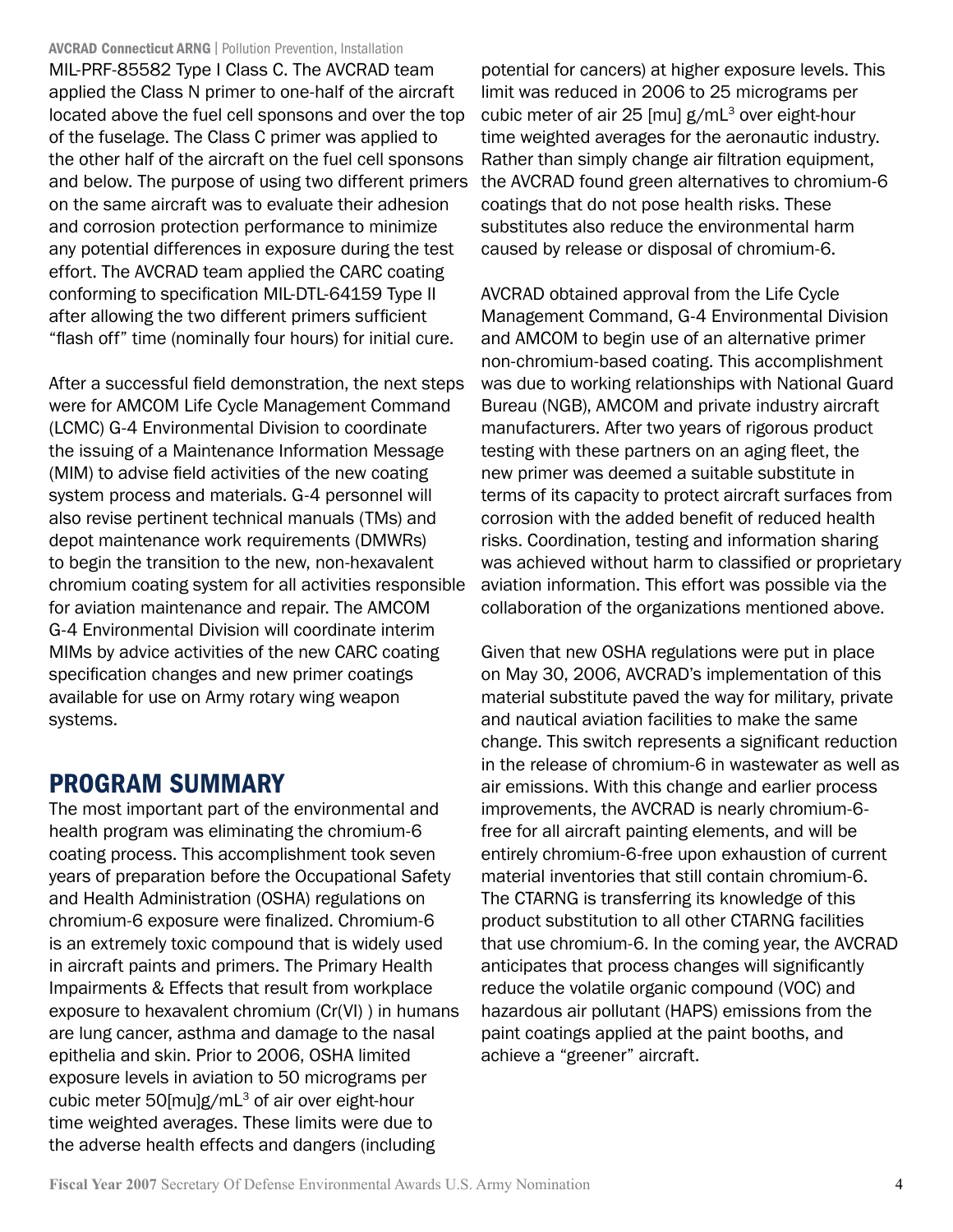#### Material Substitution

The AVCRAD Quality Control Office is the initial receiver of all Mil-Spec standards, technical manuals, maintenance requirements, etc. This office reviews all incoming material and disseminates the relevant information to top management. The management then distributes it to the end use level. This information includes requirements for the use of regulated substances or environmentally friendly alternative products. The AVCRAD utilizes internal Environmental Management System management review procedures to identify where environmentally friendly alternative products are approved for use and eliminate language requiring the use of regulated substances where approved. They then initiate the removal of language that previously called for the use of regulated products from all internal documents.



The AVCRAD maintains continuous communication with the Aviation Engineering Division to identify alternatives to harmful substances. Through this interaction, the AVCRAD is able to stay abreast of approved environmentally friendly alternative substances. Additionally, it has been a test bed for certain alternative products suitability for possible future use DOD wide.

The AVCRAD team utilizes exhaustive testing methods to determine alternative product suitability as an aviation facility. In the case of the non-chromium-6 primers, over 2,000 hours of exposure to the elements was completed prior to application of the primer to functional aircraft.



*The UH 60 Blackhawk has non-chrome primer applied, which has improved adhesion over other existing primers.*

The AVCRAD eliminated both methylene chloride and methyl ethyl ketone from the paint stripping waste stream via the switch to water-based CARC paint. In addition to the benefits of removing such harmful chemicals, there is the potential to reduce future liability related to disposal. The waste stream is now only characteristically hazardous as opposed to being hazardous because of the presence of listed wastes. This allows the characteristic waste to be rendered non-hazardous through treatment prior to disposal, whereas a listed waste cannot be rendered non-listed through treatment.

#### Process Modification or Improvement

When the AVCRAD began operations in 1979, aircraft were etched with an alodine rinse that contained hexavalent chromium to prepare aircraft for the next stage of the painting process. Disposal of this waste stream cost the CTARNG approximately \$45,000 annually. The alodine rinse is an effective method for etching aircraft prior to painting. However, the hexavalent chromium present in the alodine rinse is a known carcinogen that can be harmful both to applicators and as a disposed waste.

The AVCRAD now utilizes an alodine rinse containing trivalent chromium as opposed to hexavalent chromium for aircraft etching. Although disposal costs remain relatively the same, there is a health benefit gained by the use of the non-carcinogenic trivalent chromium. This reduces worker exposure to carcinogens as well as removes a known carcinogenic from the waste stream for disposal. Additionally, the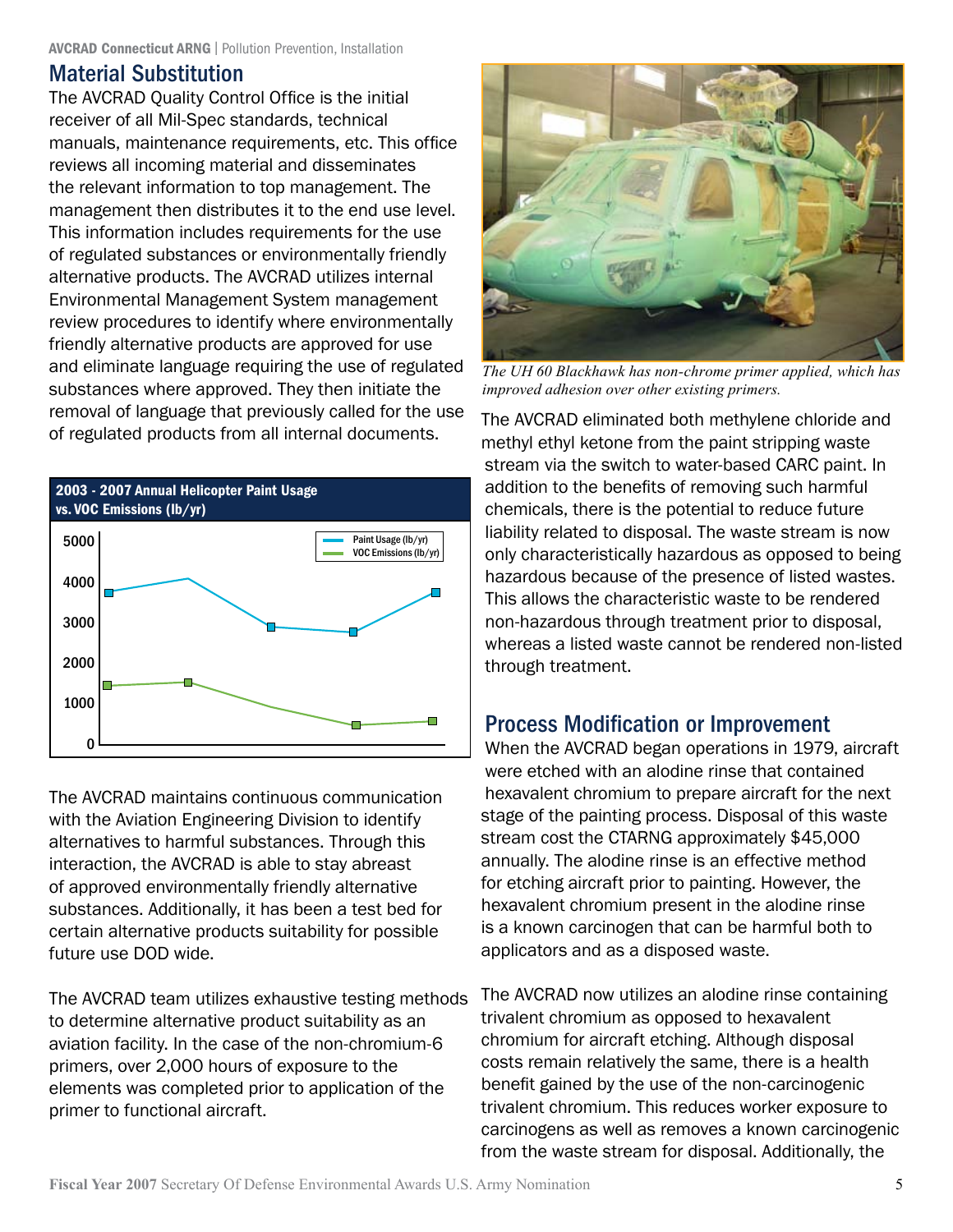

AVCRAD reduced the quantity of alodine rinse applied utilizing a process change in 2003. This process change reduced material applied from approximately 40 gallons per aircraft down to approximately 5 gallons per aircraft. This reduced both exposure to the chemical and concentrations in the waste stream.

Immediately upon approval of the alternative products, the AVCRAD duplicated the process in its blade booth to paint aircraft rotor blades. The use of this technology in the blade booth had the additional benefit of reducing rotor blade weight by two pounds per blade, which extends blade life by allowing blade balance to be maintained for a longer period of time before the blade must be removed from service. This saves approximately \$100,000 for each blade that stays in service. The following are recent pollution prevention (P2) initiatives at AVCRAD:

- •Conversion from chromium-6 paint stripper. The AVCRAD targeted waste water containing alodine rinse and chromium by switching the paint operations to water-based CARC paints.
- •Streamlining and improving hazardous material management with the implementation of an EMS that is on track for ISO 14001 certification by FY09. Detailed and accessible standard operating procedures (SOPs), records and monitoring data have helped raise awareness of and responsibility for P2 and material management throughout the entire facility.
- •The AVCRAD's inventory and pharmacy system, HAZMART, improved overall material management through tracking and controlling material usage. Any hazardous material requests are reviewed by AVCRAD personnel to determine if more

environmentally friendly products are available. The system also ensures that inventory data on hazardous material is up-to-date. This includes usage, shelf life, disposal and purchase procedures, location and safe handling.

"Environmental awareness is part of the culture of success at the 1109th AVCRAD. An effective and compliant program could not be accomplished without the dedication and discipline of all of our employees. We take our responsibilities to the environment and our employees seriously."

> *- Thomas E. Boland COL, AV, CTARNG Commander 1109th AVCRAD*

#### Program Management

In the past two years, the AVCRAD established a number of process and equipment improvements to reduce waste and virgin material purchase at the AVCRAD. The number one project milestone accomplished was the elimination of toxic chromium-6 from the aircraft coating processes. In addition, during the judging period, the AVCRAD eliminated chromium-based paint materials and processes and implemented non-hazardous materials and green equipment. The objectives of the P2 program at AVCRAD address various environmental issues, which include non-chrome and chrome-6-free aircraft coating. This use of alternative products reduces hazardous material use, disposal and air emissions.

These accomplishments were made possible by close coordination between AVCRAD personnel, CTARNG command, NGB and the CTARNG environmental office. The AVCRAD paint shop averages between 25 and 50 helicopters stripped and painted per year. P2 savings include the avoidance of significant hazardous waste disposal, fewer air emissions and increased recycling of spent plastic media. The switch to nonchromium products and the elimination of methylene chloride for depainting aircraft in favor of plastic media blast (as well as recycling the spent plastic media) has cut the AVCRAD's paint shop hazardous waste stream by over 440,000 pounds annually.